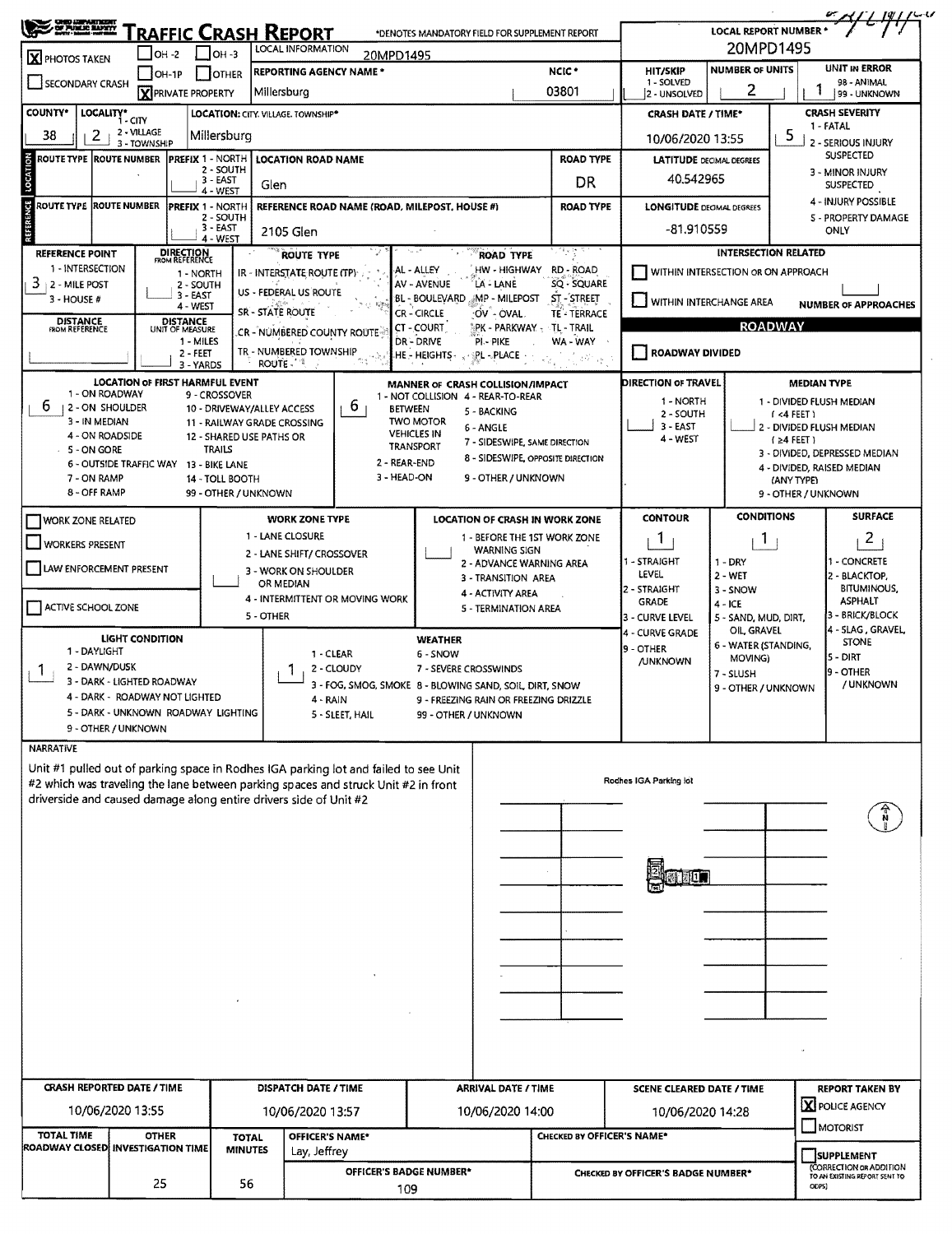|                                                                               |                                                                                                                                                     |                                                                        | <b>LOCAL REPORT NUMBER</b>                                              |                                            |                                                 |                                             |                                                   |                                                       |  |  |  |  |  |
|-------------------------------------------------------------------------------|-----------------------------------------------------------------------------------------------------------------------------------------------------|------------------------------------------------------------------------|-------------------------------------------------------------------------|--------------------------------------------|-------------------------------------------------|---------------------------------------------|---------------------------------------------------|-------------------------------------------------------|--|--|--|--|--|
|                                                                               | <b>CHIO DEPARTMENT</b><br>OF PUBLIO BAPETY                                                                                                          |                                                                        |                                                                         |                                            |                                                 |                                             |                                                   | 20MPD1495                                             |  |  |  |  |  |
| UNIT#                                                                         | OWNER NAME: LAST, FIRST, MIDDLE (C) SAME AS DRIVER)                                                                                                 |                                                                        | OWNER PHONE:INCLUDE AREA CODE (E) SAME AS DRIVER)                       | DAMAGE                                     |                                                 |                                             |                                                   |                                                       |  |  |  |  |  |
|                                                                               | MURRAY, ANTHONY, J                                                                                                                                  |                                                                        |                                                                         |                                            | 330-407-5214                                    |                                             |                                                   | <b>DAMAGE SCALE</b>                                   |  |  |  |  |  |
|                                                                               | OWNER ADDRESS: STREET, CITY, STATE, ZIP ( C SAME AS DRIVER)                                                                                         |                                                                        |                                                                         |                                            |                                                 |                                             | 1 - NONE<br>3 - FUNCTIONAL DAMAGE                 |                                                       |  |  |  |  |  |
|                                                                               | 32570 TR 222, MILLERSBURG, OH, 44654                                                                                                                |                                                                        |                                                                         |                                            |                                                 |                                             | 2<br>2 - MINOR DAMAGE<br>4 - DISABLING DAMAGE     |                                                       |  |  |  |  |  |
|                                                                               | COMMERCIAL CARRIER: NAME, ADDRESS, CITY, STATE, ZIP                                                                                                 |                                                                        |                                                                         |                                            |                                                 | COMMERCIAL CARRIER PHONE: INCLUDE AREA CODE | 9 - UNKNOWN                                       |                                                       |  |  |  |  |  |
|                                                                               |                                                                                                                                                     |                                                                        |                                                                         |                                            |                                                 |                                             | <b>DAMAGED AREA(S)</b><br>INDICATE ALL THAT APPLY |                                                       |  |  |  |  |  |
|                                                                               | LP STATE LICENSE PLATE #                                                                                                                            |                                                                        | <b>VEHICLE IDENTIFICATION #</b>                                         |                                            | <b>VEHICLE YEAR</b>                             | <b>VEHICLE MAKE</b><br>DODGE                |                                                   |                                                       |  |  |  |  |  |
| OН                                                                            | CL95EV<br><b>INSURANCE COMPANY</b>                                                                                                                  |                                                                        | 1D7HL12X83S333457<br><b>INSURANCE POLICY #</b>                          |                                            | 2003<br><b>COLOR</b>                            | <b>VEHICLE MODEL</b>                        |                                                   |                                                       |  |  |  |  |  |
| <b>X</b> INSURANCE                                                            | STATE FARM                                                                                                                                          |                                                                        | C798655C2835                                                            |                                            | GRY                                             | <b>DAKOTA</b>                               |                                                   |                                                       |  |  |  |  |  |
|                                                                               | <b>TYPE OF USE</b>                                                                                                                                  |                                                                        | US DOT #                                                                |                                            | <b>TOWED BY: COMPANY NAME</b>                   |                                             |                                                   |                                                       |  |  |  |  |  |
| COMMERCIAL                                                                    | <b>GOVERNMENT</b>                                                                                                                                   | in Emergency<br><b>LESPONSE</b>                                        |                                                                         |                                            | <b>HAZARDOUS MATERIAL</b>                       |                                             |                                                   |                                                       |  |  |  |  |  |
| <b>INTERLOCK</b><br>DEVICE                                                    | <b>HIT/SKIP UNIT</b>                                                                                                                                | # OCCUPANTS                                                            | VEHICLE WEIGHT GVWR/GCWR<br>$1 - 510K$ LBS.                             |                                            | <b>IMATERIAL</b><br>CLASS <sup>#</sup>          | PLACARD ID#                                 |                                                   |                                                       |  |  |  |  |  |
| <b>EQUIPPED</b>                                                               |                                                                                                                                                     |                                                                        | 2 - 10.001 - 26K LBS.<br>$3 - 26K$ LBS.                                 |                                            | <b>RELEASED</b><br>PLACARD                      |                                             |                                                   |                                                       |  |  |  |  |  |
|                                                                               | 1 - PASSENGER CAR                                                                                                                                   | 6 - VAN (9-15 SEATS)                                                   | 12 - GOLF CART                                                          |                                            | 18 - LIMO (LIVERY VEHICLE)                      | 23 - PEDESTRIAN/SKATER                      |                                                   | 12                                                    |  |  |  |  |  |
| 4                                                                             | 2 - PASSENGER VAN<br>(MINIVAN)                                                                                                                      | 7 - MOTORCYCLE 2-WHEELED<br>8 - MOTORCYCLE 3-WHEELED                   | 13 - SNOWMOBILE<br>14 - SINGLE UNIT                                     |                                            | 19 - BUS (16+ PASSENGERS)                       | 24 - WHEELCHAIR (ANY TYPE)                  |                                                   |                                                       |  |  |  |  |  |
|                                                                               | UNIT TYPE 3 - SPORT UTILITY                                                                                                                         | 9 - AUTOCYCLE                                                          | <b>TRUCK</b>                                                            | 20 - OTHER VEHICLE<br>21 - HEAVY EQUIPMENT |                                                 | 25 - OTHER NON-MOTORIST<br>26 BICYCLE       |                                                   | 10<br>۹                                               |  |  |  |  |  |
|                                                                               | <b>VEHICLE</b><br>4 - PICK UP                                                                                                                       | 10 - MOPED OR MOTORIZED<br><b>BICYCLE</b>                              | 15 - SEMI-TRACTOR<br>16 - FARM EQUIPMENT                                |                                            | 22 - ANIMAL WITH RIDER OR                       | 27 - TRAIN                                  |                                                   |                                                       |  |  |  |  |  |
|                                                                               | S - CARGO VAN                                                                                                                                       | 11 - ALL TERRAIN VEHICLE                                               | 17 - MOTORHOME                                                          |                                            | ANIMAL-DRAWN VEHICLE                            | 99 - UNKNOWN OR HIT/SKIP                    |                                                   |                                                       |  |  |  |  |  |
|                                                                               | (ATV/UTV)<br># OF TRAILING UNITS                                                                                                                    |                                                                        |                                                                         |                                            |                                                 |                                             |                                                   | 12                                                    |  |  |  |  |  |
|                                                                               | WAS VEHICLE OPERATING IN AUTONOMOUS                                                                                                                 |                                                                        | 0 - NO AUTOMATION                                                       |                                            | 3 - CONDITIONAL AUTOMATION 9 - UNKNOWN          |                                             |                                                   | 12                                                    |  |  |  |  |  |
|                                                                               | MODE WHEN CRASH OCCURRED?                                                                                                                           |                                                                        | 0<br>1 - DRIVER ASSISTANCE                                              |                                            | 4 - HIGH AUTOMATION                             |                                             |                                                   |                                                       |  |  |  |  |  |
| 2                                                                             | 1-YES 2-NO 9-OTHER/UNKNOWN                                                                                                                          |                                                                        | AUTONOMOUS 2 - PARTIAL AUTOMATION 5 - FULL AUTOMATION                   |                                            |                                                 |                                             |                                                   | 10                                                    |  |  |  |  |  |
|                                                                               | 1 - NONE                                                                                                                                            | 6 - BUS - CHARTER/TOUR                                                 | MODE LEVEL<br>$11 - FIRE$                                               | 16 - FARM                                  |                                                 | 21 - MAIL CARRIER                           |                                                   |                                                       |  |  |  |  |  |
|                                                                               | 2 - TAXI                                                                                                                                            | 7 - BUS - INTERCITY                                                    | 12 - MIUTARY                                                            |                                            | 17 - MOWING                                     | 99 - OTHER / UNKNOWN                        |                                                   |                                                       |  |  |  |  |  |
| <b>SPECIAL</b>                                                                | 3 - ELECTRONIC RIDE<br>SHARING                                                                                                                      | 8 - BUS - SHUTTLE                                                      | 13 - POLICE                                                             |                                            | 18 - SNOW REMOVAL<br>19 - TOWING                |                                             |                                                   |                                                       |  |  |  |  |  |
|                                                                               | <b>FUNCTION 4 - SCHOOL TRANSPORT</b>                                                                                                                | 9 - BUS - OTHER<br>10 - AMBULANCE                                      | 14 - PUBLIC UTILITY<br>15 - CONSTRUCTION EQUIP.                         |                                            |                                                 |                                             |                                                   |                                                       |  |  |  |  |  |
|                                                                               | 5 - BUS - TRANSIT/COMMUTER                                                                                                                          |                                                                        |                                                                         |                                            | PATROL                                          |                                             |                                                   | 12<br>12<br>12                                        |  |  |  |  |  |
| 1                                                                             | 1 - NO CARGO BODY TYPE<br>/ NOT APPLICABLE                                                                                                          | 4 - LOGGING                                                            | 7 - GRAIN/CHIPS/GRAVEL                                                  | 11 - DUMP                                  |                                                 | 99 - OTHER / UNKNOWN                        | 12                                                | HП                                                    |  |  |  |  |  |
| CARGO                                                                         | $2 - BUS$                                                                                                                                           | S - INTERMODAL<br><b>CONTAINER CHASSIS</b>                             | 8 - POLE<br>9 - CARGO TANK                                              |                                            | 12 - CONCRETE MIXER<br>13 - AUTO TRANSPORTER    |                                             |                                                   | 铁 <br>9 ILT II<br>$\overline{\mathbf{3}}$<br>9        |  |  |  |  |  |
| <b>BODY</b><br><b>TYPE</b>                                                    | 3 - VEHICLE TOWING<br>ANOTHER MOTOR VEHICLE                                                                                                         | 6 - CARGOVAN<br>/ENCLOSED BOX                                          | 10 - FLAT BED                                                           |                                            | 14 - GARBAGE/REFUSE                             |                                             |                                                   |                                                       |  |  |  |  |  |
|                                                                               | 1 - TURN SIGNALS                                                                                                                                    | 4 - BRAKES                                                             | 7 - WORN OR SLICK TIRES                                                 |                                            | 9 - MOTOR TROUBLE                               | 99 - OTHER / UNKNOWN                        |                                                   |                                                       |  |  |  |  |  |
| <b>VEHICLE</b>                                                                | 2 - HEAD LAMPS                                                                                                                                      | <b>S-STEERING</b>                                                      | 8 - TRAILER EQUIPMENT                                                   |                                            | 10 - DISABLED FROM PRIOR                        |                                             |                                                   |                                                       |  |  |  |  |  |
| <b>DEFECTS</b>                                                                | 3 - TAIL LAMPS                                                                                                                                      | <b>6 - TIRE BLOWOUT</b>                                                | <b>DEFECTIVE</b>                                                        |                                            | <b>ACCIDENT</b>                                 |                                             | - NO DAMAGE [0]                                   | J- UNDERCARRIAGE [ 14 ]                               |  |  |  |  |  |
|                                                                               | 1 - INTERSECTION -                                                                                                                                  | 4 - MIDBLOCK -                                                         | 7 - SHOULDER/ROADSIDE                                                   |                                            | 10 - DRIVEWAY ACCESS                            | 99 - OTHER / UNKNOWN                        |                                                   |                                                       |  |  |  |  |  |
|                                                                               | MARKED CROSSWALK<br>2 - INTERSECTION -                                                                                                              | MARKED CROSSWALK<br>S - TRAVEL LANE -                                  | <b>B - SIDEWALK</b>                                                     | 11 - SHARED USE PATHS<br><b>OR TRAILS</b>  |                                                 |                                             | $\Box$ -TOP[13]                                   | $\overline{\phantom{a}}$ - ALL AREAS [ 15 ]           |  |  |  |  |  |
| NON-<br>MOTORIST<br>LOCATION                                                  | UNMARKED CROSSWALK                                                                                                                                  | OTHER LOCATION                                                         | 9 - MEDIAN/CROSSING<br><b>ISLAND</b>                                    |                                            | 12 - FIRST RESPONDER                            |                                             |                                                   | $\Box$ - UNIT NOT AT SCENE [ 16 ]                     |  |  |  |  |  |
|                                                                               | 3 - INTERSECTION - OTHER<br>1 - NON-CONTACT                                                                                                         | 6 - BICYCLE LANE<br>1 - STRAIGHT AHEAD                                 | 9 - LEAVING TRAFFIC                                                     |                                            | AT INCIDENT SCENE<br>15 - WALKING, RUNNING,     | 21 - STANDING OUTSIDE                       |                                                   |                                                       |  |  |  |  |  |
|                                                                               | 2 - NON-COLLISION                                                                                                                                   | 2 - BACKING                                                            | LANE                                                                    |                                            | JOGGING, PLAYING                                | DISABLED VEHICLE                            | 0 - NO DAMAGE                                     | <b>INITIAL POINT OF CONTACT</b><br>14 - UNDERCARRIAGE |  |  |  |  |  |
| 3                                                                             | 3 - STRIKING                                                                                                                                        | 3 - CHANGING LANES<br>4 - OVERTAKING/PASSING                           | 10 - PARKED<br>11 - SLOWING OR STOPPED                                  |                                            | 16 - WORKING<br>17 - PUSHING VEHICLE            | 99 - OTHER / UNKNOWN                        | 1                                                 | 1-12 - REFER TO UNIT 15 - VEHICLE NOT AT SCENE        |  |  |  |  |  |
| <b>ACTION</b>                                                                 | 4 - STRUCK                                                                                                                                          | PRE-CRASH S - MAKING RIGHT TURN<br><b>ACTIONS 6 - MAKING LEFT TURN</b> | IN TRAFFIC<br>12 - DRIVERLESS                                           |                                            | 18 - APPROACHING OR<br>LEAVING VEHICLE          |                                             | <b>DIAGRAM</b><br>99 - UNKNOWN                    |                                                       |  |  |  |  |  |
|                                                                               | <b>S - BOTH STRIKING</b><br>& STRUCK                                                                                                                | 7 - MAKING U-TURN                                                      | 13 - NEGOTIATING A CURVE                                                |                                            | 19 - STANDING                                   |                                             | $13 - TOP$                                        |                                                       |  |  |  |  |  |
|                                                                               | 9 - OTHER / UNKNOWN                                                                                                                                 | 8 - ENTERING TRAFFIC<br>LANE                                           | 14 - ENTERING OR CROSSING 20 - OTHER NON-MOTORIST<br>SPECIFIED LOCATION |                                            |                                                 |                                             | <b>TRAFFIC</b>                                    |                                                       |  |  |  |  |  |
|                                                                               | 1 - NONE                                                                                                                                            |                                                                        | B - FOLLOWING TOO CLOSE 13 - IMPROPER START FROM                        |                                            | 18 - OPERATING DEFECTIVE                        | 23 - OPENING DOOR INTO                      | <b>TRAFFICWAY FLOW</b>                            | <b>TRAFFIC CONTROL</b>                                |  |  |  |  |  |
|                                                                               | 2 - FAILURE TO YIELD<br>3 - RAN RED LIGHT                                                                                                           | /ACDA<br>9 - IMPROPER LANE                                             | A PARKED POSITION<br>14 - STOPPED OR PARKED                             |                                            | EQUIPMENT<br>19 - LOAD SHIFTING                 | ROADWAY<br>99 - OTHER IMPROPER              | 1 - ONE-WAY                                       | 1 - ROUNDABOUT 4 - STOP SIGN                          |  |  |  |  |  |
| 2                                                                             | 4 - RAN STOP SIGN                                                                                                                                   | <b>CHANGE</b>                                                          | ILLEGALLY                                                               |                                            | /FALUNG/SPILLING                                | <b>ACTION</b>                               | 2 - TWO-WAY<br>2                                  | 2 - SIGNAL<br>S - YIELD SIGN<br>6                     |  |  |  |  |  |
|                                                                               | <b>S-UNSAFE SPEED</b><br>CONTRIBUTING 6 - IMPROPER TURN                                                                                             | 10 - IMPROPER PASSING<br>11 - DROVE OFF ROAD                           | 15 - SWERVING TO AVOID<br>16 - WRONG WAY                                |                                            | 20 - IMPROPER CROSSING<br>21 - LYING IN ROADWAY |                                             |                                                   | 3 - FLASHER<br>6 - NO CONTROL                         |  |  |  |  |  |
|                                                                               | CIRCUMSTANCES <sub>7</sub> - LEFT OF CENTER                                                                                                         | 12 - IMPROPER BACKING                                                  | 17 - VISION OBSTRUCTION                                                 |                                            | 22 - NOT DISCERNIBLE                            |                                             | # OF THROUGH LANES<br>ON ROAD                     | <b>RAIL GRADE CROSSING</b>                            |  |  |  |  |  |
| <b>SEOUENCE OF EVENTS</b>                                                     |                                                                                                                                                     |                                                                        |                                                                         |                                            |                                                 |                                             |                                                   | 1 - NOT INVLOVED<br>2 - INVOLVED-ACTIVE CROSSING      |  |  |  |  |  |
|                                                                               | 1 - OVERTURN/ROLLOVER                                                                                                                               | 7 - SEPARATION OF UNITS                                                | <b>EVENTS</b><br>12 - DOWNHILL RUNAWAY 19 - ANIMAL -OTHER               |                                            |                                                 | 23 - STRUCK BY FALLING,                     | 2                                                 | 3 - INVOLVED-PASSIVE CROSSING                         |  |  |  |  |  |
| 20                                                                            | 2 - FIRE/EXPLOSION                                                                                                                                  | 8 - RAN OFF ROAD RIGHT                                                 | 13 - OTHER NON-COLLISION 20 - MOTOR VEHICLE IN                          |                                            |                                                 | SHIFTING CARGO OR                           |                                                   | UNIT / NON-MOTORIST DIRECTION                         |  |  |  |  |  |
|                                                                               | 3 - IMMERSION<br>4 - JACKKNIFE                                                                                                                      | 9 - RAN OFF ROAD LEFT<br>10 - CROSS MEDIAN                             | 14 - PEDESTRIAN<br>15 - PEDALCYCLE                                      |                                            | TRANSPORT<br>21 - PARKED MOTOR                  | ANYTHING SET IN<br>MOTION BY A MOTOR        |                                                   | 1 - NORTH<br><b>S-NORTHEAST</b>                       |  |  |  |  |  |
| 2                                                                             | 5 - CARGO / EQUIPMENT<br>LOSS OR SHIFT                                                                                                              | 11 - CROSS CENTERLINE -<br>OPPOSITE DIRECTION                          | 16 - RAILWAY VEHICLE<br>17 - ANIMAL - FARM                              |                                            | VEHICLE<br>22 - WORK ZONE                       | <b>VEHICLE</b><br>24 - OTHER MOVABLE        |                                                   | 2 - SOUTH<br>6 - NORTHWEST                            |  |  |  |  |  |
|                                                                               | 6 - EQUIPMENT FAILURE                                                                                                                               | OF TRAVEL                                                              | 1B - ANIMAL - DEER                                                      |                                            | <b>MAINTENANCE</b>                              | OBJECT                                      | 3<br><b>FROM</b>                                  | 3-EAST<br>7 - SOUTHEAST<br>4 - WEST<br>8-SOUTHWEST    |  |  |  |  |  |
| 3<br>EQUIPMENT<br>9 - OTHER / UNKNOWN<br>COLLISION WITH FIXED OBJECT - STRUCK |                                                                                                                                                     |                                                                        |                                                                         |                                            |                                                 |                                             |                                                   |                                                       |  |  |  |  |  |
|                                                                               | 25 - IMPACT ATTENUATOR<br>/ CRASH CUSHION                                                                                                           | 31 - GUARDRAIL END<br>32 - PORTABLE BARRIER                            | 38 - OVERHEAD SIGN POST<br>39 - LIGHT / LUMINARIES                      | 46 - FENCE                                 | 4S - EMBANKMENT                                 | S2 - 8UILDING<br>53 - TUNNEL                |                                                   |                                                       |  |  |  |  |  |
|                                                                               | 26 - BRIDGE OVERHEAD<br><b>STRUCTURE</b>                                                                                                            | 33 - MEDIAN CABLE BARRIER<br>34 - MEDIAN GUARDRAIL                     | <b>SUPPORT</b><br>40 - UTIUTY POLE                                      | 48 - TREE                                  | 47 - MAILBOX                                    | 54 - OTHER FIXED                            | <b>UNIT SPEED</b>                                 | DETECTED SPEED                                        |  |  |  |  |  |
|                                                                               | 27 - BRIDGE PIER OR                                                                                                                                 | <b>BARRIER</b>                                                         | 41 - OTHER POST, POLE                                                   |                                            | 49 - FIRE HYDRANT                               | <b>OBJECT</b><br>99 - OTHER / UNKNOWN       | 5                                                 | 1 - STATED / ESTIMATED SPEED                          |  |  |  |  |  |
|                                                                               | <b>ABUTMENT</b><br>28 - BRIDGE PARAPET                                                                                                              | 35 - MEDIAN CONCRETE<br>BARRIER                                        | OR SUPPORT<br>42 - CULVERT                                              |                                            | S0 - WORK ZONE<br>MAINTENANCE                   |                                             |                                                   | п.<br>  2 - CALCULATED / EDR                          |  |  |  |  |  |
| 6                                                                             | EQUIPMENT<br>29 - BRIDGE RAIL<br>36 - MEDIAN OTHER BARRIER<br>43 - CURB<br>30 - GUARDRAIL FACE<br>37 - TRAFFIC SIGN POST<br>44 - DITCH<br>51 - WALL |                                                                        |                                                                         |                                            |                                                 |                                             | <b>POSTED SPEED</b>                               |                                                       |  |  |  |  |  |
|                                                                               | FIRST HARMFUL EVENT                                                                                                                                 |                                                                        |                                                                         |                                            |                                                 |                                             |                                                   | 3 - UNDETERMINED                                      |  |  |  |  |  |
|                                                                               |                                                                                                                                                     |                                                                        | <b>MOST HARMFUL EVENT</b>                                               |                                            |                                                 |                                             |                                                   |                                                       |  |  |  |  |  |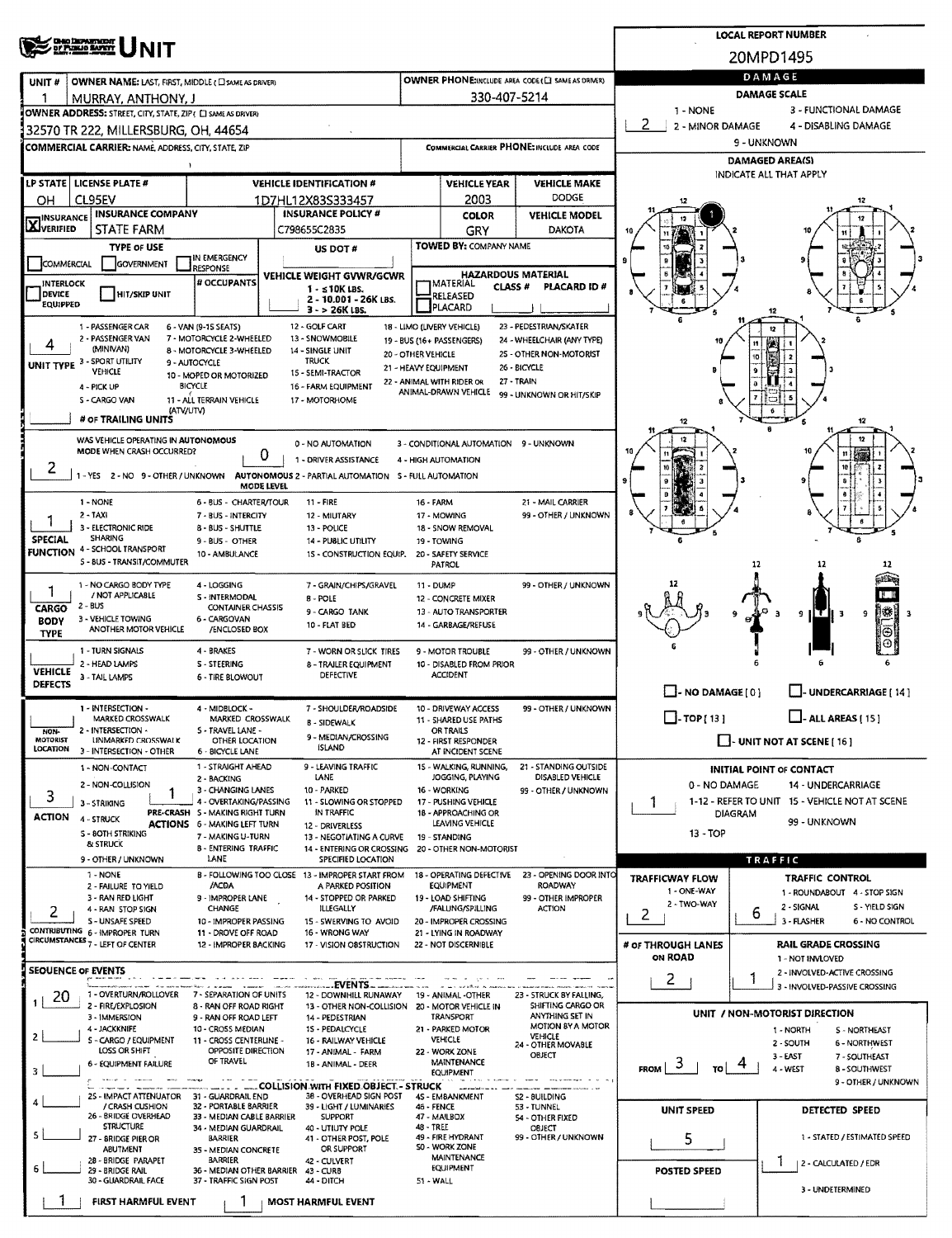| <b>CHIO DEPARTMENT</b><br>DY PUBLIC BAFETY                                                       |                                                                                                    | <b>LOCAL REPORT NUMBER</b>                                                                        |                                                 |                                               |                                                                                                    |                                                        |  |  |  |  |  |
|--------------------------------------------------------------------------------------------------|----------------------------------------------------------------------------------------------------|---------------------------------------------------------------------------------------------------|-------------------------------------------------|-----------------------------------------------|----------------------------------------------------------------------------------------------------|--------------------------------------------------------|--|--|--|--|--|
|                                                                                                  |                                                                                                    |                                                                                                   |                                                 |                                               |                                                                                                    | 20MPD1495                                              |  |  |  |  |  |
| OWNER NAME: LAST, FIRST, MIDDLE (C) SAME AS DRIVERY<br>UNIT#                                     |                                                                                                    | DAMAGE                                                                                            |                                                 |                                               |                                                                                                    |                                                        |  |  |  |  |  |
| 2<br>MILLER, NANCY, A<br>OWNER ADDRESS: STREET, CITY, STATE, ZIP ( C) SAME AS DRIVERY            |                                                                                                    |                                                                                                   | 330-231-3976                                    |                                               | 1 - NONE                                                                                           | <b>DAMAGE SCALE</b><br>3 - FUNCTIONAL DAMAGE           |  |  |  |  |  |
| 1817 SR 83 UNIT 326, MILLERSBURG, OH, 44654                                                      |                                                                                                    |                                                                                                   |                                                 |                                               | 2 - MINOR DAMAGE                                                                                   | 4 - DISABLING DAMAGE                                   |  |  |  |  |  |
| COMMERCIAL CARRIER: NAME, ADDRESS, CITY, STATE, ZIP                                              |                                                                                                    |                                                                                                   |                                                 | COMMERCIAL CARRIER PHONE: INCLUDE AREA CODE   | 9 - UNKNOWN                                                                                        |                                                        |  |  |  |  |  |
|                                                                                                  |                                                                                                    |                                                                                                   |                                                 |                                               | DAMAGED AREA(S)<br>INDICATE ALL THAT APPLY                                                         |                                                        |  |  |  |  |  |
| LP STATE   LICENSE PLATE #                                                                       | <b>VEHICLE IDENTIFICATION #</b>                                                                    |                                                                                                   | <b>VEHICLE YEAR</b>                             | <b>VEHICLE MAKE</b><br><b>CHEVROLET</b>       |                                                                                                    |                                                        |  |  |  |  |  |
| <b>DKS7541</b><br>OН<br><b>INSURANCE COMPANY</b><br><b>IINSURANCE</b>                            | 2CNFLNEC9B6301387                                                                                  | <b>INSURANCE POLICY #</b>                                                                         | 2011<br><b>COLOR</b>                            | <b>VEHICLE MODEL</b>                          | 12                                                                                                 |                                                        |  |  |  |  |  |
| <b>LAJVERIFIED</b><br><b>BUREN INS GROUP</b>                                                     | 4867679201                                                                                         |                                                                                                   | BLU                                             | EQUINOX                                       |                                                                                                    |                                                        |  |  |  |  |  |
| <b>TYPE OF USE</b><br><b>COMMERCIAL</b><br><b>GOVERNMENT</b>                                     | IN EMERGENCY                                                                                       | US DOT#                                                                                           | TOWED BY: COMPANY NAME                          |                                               |                                                                                                    |                                                        |  |  |  |  |  |
| RESPONSE<br><b>INTERLOCK</b>                                                                     | # OCCUPANTS                                                                                        | VEHICLE WEIGHT GVWR/GCWR                                                                          | <b>HAZARDOUS MATERIAL</b><br> MATERIAL          |                                               |                                                                                                    |                                                        |  |  |  |  |  |
| DEVICE<br>HIT/SKIP UNIT<br>EQUIPPED                                                              |                                                                                                    | 1 - ≤10K LBS.<br>2 - 10,001 - 26K LBS.                                                            | <b>CLASS#</b><br>RELEASED<br>PLACARD            | PLACARD ID#                                   | 8                                                                                                  |                                                        |  |  |  |  |  |
| 1 - PASSENGER CAR<br>6 - VAN (9-15 SEATS)                                                        | 12 - GOLF CART                                                                                     | $3 - 26K$ LBS.<br>18 - LIMO (LIVERY VEHICLE)                                                      |                                                 | 23 - PEDESTRIAN/SKATER                        |                                                                                                    | 12                                                     |  |  |  |  |  |
| 2 - PASSENGER VAN<br>3<br>(MINIVAN)                                                              | 7 - MOTORCYCLE 2-WHEELED<br>13 - SNOWMOBILE<br><b>B - MOTORCYCLE 3-WHEELED</b><br>14 - SINGLE UNIT | 24 - WHEELCHAIR (ANY TYPE)                                                                        |                                                 |                                               |                                                                                                    |                                                        |  |  |  |  |  |
| UNIT TYPE 3 - SPORT UTILITY<br>9 - AUTOCYCLE<br><b>VEHICLE</b>                                   | <b>TRUCK</b><br>1S - SEMI-TRACTOR                                                                  | 20 - OTHER VEHICLE<br>21 - HEAVY EQUIPMENT                                                        |                                                 | 25 - OTHER NON-MOTORIST<br>26 - BICYCLE       |                                                                                                    | - 2<br>10<br>$\overline{\mathbf{3}}$                   |  |  |  |  |  |
| <b>BICYCLE</b><br>4 - PICK UP                                                                    | 10 - MOPED OR MOTORIZED                                                                            | 22 - ANIMAL WITH RIDER OR<br>16 - FARM EQUIPMENT                                                  | ANIMAL-DRAWN VEHICLE                            | 27 - TRAIN<br>99 - UNKNOWN OR HIT/SKIP        |                                                                                                    |                                                        |  |  |  |  |  |
| S - CARGO VAN<br>(ATV/UTV)                                                                       | 11 - ALL TERRAIN VEHICLE<br>17 - MOTORHOME                                                         |                                                                                                   |                                                 |                                               |                                                                                                    |                                                        |  |  |  |  |  |
| # OF TRAILING UNITS                                                                              |                                                                                                    |                                                                                                   |                                                 |                                               | 12                                                                                                 | 12                                                     |  |  |  |  |  |
| WAS VEHICLE OPERATING IN AUTONOMOUS<br>MODE WHEN CRASH OCCURRED?                                 | 0 - NO AUTOMATION<br>0                                                                             | 3 - CONDITIONAL AUTOMATION 9 - UNKNOWN                                                            |                                                 | 11                                            |                                                                                                    |                                                        |  |  |  |  |  |
| ۷<br>1 - YES 2 - NO 9 - OTHER / UNKNOWN                                                          | 1 - DRIVER ASSISTANCE<br>AUTONOMOUS 2 - PARTIAL AUTOMATION 5 - FULL AUTOMATION                     |                                                                                                   |                                                 | 10                                            |                                                                                                    |                                                        |  |  |  |  |  |
|                                                                                                  | MODE LEVEL<br>11 - FIRE                                                                            |                                                                                                   |                                                 |                                               |                                                                                                    |                                                        |  |  |  |  |  |
| 1 - NONE<br>2 - TAXI                                                                             | 6 - BUS - CHARTER/TOUR<br>7 - BUS - INTERCITY                                                      | 12 - MILITARY                                                                                     | 16 - FARM<br>17 - MOWING                        | 21 - MAIL CARRIER<br>99 - OTHER / UNKNOWN     |                                                                                                    |                                                        |  |  |  |  |  |
| 3 - ELECTRONIC RIDE<br><b>SHARING</b><br><b>SPECIAL</b>                                          | <b>B-BUS-SHUTTLE</b><br>13 - POLICE<br>9 - BUS - OTHER                                             | 14 - PUBLIC UTILITY                                                                               | 18 - SNOW REMOVAL<br>19 - TOWING                |                                               |                                                                                                    |                                                        |  |  |  |  |  |
| 4 - SCHOOL TRANSPORT<br><b>FUNCTION</b><br>10 - AMBULANCE<br>5 - BUS - TRANSIT/COMMUTER          | 12<br>12                                                                                           |                                                                                                   |                                                 |                                               |                                                                                                    |                                                        |  |  |  |  |  |
| 1 - NO CARGO BODY TYPE                                                                           | 4 - LOGGING                                                                                        | 7 - GRAIN/CHIPS/GRAVEL                                                                            | <b>PATROL</b><br>11 - DUMP                      | 99 - OTHER / UNKNOWN                          |                                                                                                    |                                                        |  |  |  |  |  |
| ı<br>/ NOT APPLICABLE<br>$2 - BUS$<br>CARGO                                                      | S - INTERMODAL<br>8 - POLE<br><b>CONTAINER CHASSIS</b>                                             |                                                                                                   | 12 - CONCRETE MIXER                             |                                               |                                                                                                    |                                                        |  |  |  |  |  |
| 3 - VEHICLE TOWING<br><b>BODY</b><br>ANOTHER MOTOR VEHICLE                                       | 6 - CARGOVAN<br>/ENCLOSED BOX                                                                      | 9 - CARGO TANK<br>10 - FLAT BED                                                                   | 13 - AUTO TRANSPORTER<br>14 - GARBAGE/REFUSE    |                                               |                                                                                                    | 88<br>9<br>9<br>Е                                      |  |  |  |  |  |
| <b>TYPE</b><br>1 - TURN SIGNALS                                                                  | 4 - BRAKES                                                                                         | 7 - WORN OR SLICK TIRES                                                                           | 9 - MOTOR TROUBLE                               | 99 - OTHER / UNKNOWN                          |                                                                                                    | ⊕                                                      |  |  |  |  |  |
| 2 - HEAD LAMPS<br><b>VEHICLE</b>                                                                 | <b>S-STEERING</b>                                                                                  | 8 - TRAILER EQUIPMENT<br><b>DEFECTIVE</b>                                                         | 10 - DISABLED FROM PRIOR<br><b>ACCIDENT</b>     |                                               |                                                                                                    |                                                        |  |  |  |  |  |
| 3 - TAIL LAMPS<br><b>DEFECTS</b>                                                                 | 6 - TIRE BLOWOUT                                                                                   |                                                                                                   |                                                 |                                               | $\Box$ - NO DAMAGE [ 0 ]                                                                           | LI-UNDERCARRIAGE [ 14 ]                                |  |  |  |  |  |
| 1 - INTERSECTION -<br>MARKED CROSSWALK                                                           | 4 - MIDBLOCK -<br>MARKED CROSSWALK                                                                 | 7 - SHOULDER/ROADSIDE                                                                             | 10 - DRIVEWAY ACCESS<br>11 - SHARED USE PATHS   | 99 - OTHER / UNKNOWN                          | $\Box$ . TOP [ 13 ]                                                                                | $\Box$ - ALL AREAS [ 15 ]                              |  |  |  |  |  |
| 2 - INTERSECTION -<br>NON-<br><b>MOTORIST</b><br>UNMARKED CROSSWALK                              | S - TRAVEL LANE -<br>OTHER LOCATION                                                                | 8 - SIDEWALK<br>9 - MEDIAN/CROSSING                                                               | OR TRAILS<br>12 - FIRST RESPONDER               |                                               |                                                                                                    | $\Box$ - UNIT NOT AT SCENE [ 16 ]                      |  |  |  |  |  |
| LOCATION<br>3 - INTERSECTION - OTHER                                                             | <b>6 - BICYCLE LANE</b>                                                                            | <b>ISLAND</b>                                                                                     | AT INCIDENT SCENE                               |                                               |                                                                                                    |                                                        |  |  |  |  |  |
| 1 - NON-CONTACT                                                                                  | 1 - STRAIGHT AHEAD<br>LANE<br>2 - BACKING                                                          | 9 - LEAVING TRAFFIC                                                                               | 15 - WALKING, RUNNING,<br>JOGGING, PLAYING      | 21 - STANDING OUTSIDE<br>DISABLED VEHICLE     |                                                                                                    | INITIAL POINT OF CONTACT                               |  |  |  |  |  |
| 2 - NON-COLLISION<br>1<br>4<br>3 - STRIKING                                                      | 3 - CHANGING LANES<br>10 - PARKED<br>4 - OVERTAKING/PASSING                                        | 11 - SLOWING OR STOPPED                                                                           | 16 - WORKING<br>17 - PUSHING VEHICLE            | 99 - OTHER / UNKNOWN                          | 0 - NO DAMAGE<br><b>14 - UNDERCARRIAGE</b><br>11<br>1-12 - REFER TO UNIT 15 - VEHICLE NOT AT SCENE |                                                        |  |  |  |  |  |
| <b>ACTION</b><br>4 - STRUCK                                                                      | PRE-CRASH S - MAKING RIGHT TURN<br><b>ACTIONS 6 - MAKING LEFT TURN</b>                             | IN TRAFFIC<br>12 - DRIVERLESS                                                                     | 18 - APPROACHING OR<br>LEAVING VEHICLE          |                                               | <b>DIAGRAM</b><br>99 - UNKNOWN                                                                     |                                                        |  |  |  |  |  |
| <b>5 - BOTH STRIKING</b><br>& STRUCK                                                             | 7 - MAKING U-TURN<br>8 - ENTERING TRAFFIC                                                          | 13 - NEGOTIATING A CURVE                                                                          | 19 - STANDING                                   |                                               | 13 - TOP                                                                                           |                                                        |  |  |  |  |  |
| 9 - OTHER / UNKNOWN                                                                              | LANE                                                                                               | 14 - ENTERING OR CROSSING<br><b>SPECIFIED LOCATION</b>                                            | 20 - OTHER NON-MOTORIST                         |                                               | TRAFFIC                                                                                            |                                                        |  |  |  |  |  |
| 1 - NONE<br>2 - FAILURE TO YIELD                                                                 | B - FOLLOWING TOO CLOSE 13 - IMPROPER START FROM<br>/ACDA                                          | A PARKED POSITION                                                                                 | 1B - OPERATING DEFECTIVE<br><b>EQUIPMENT</b>    | 23 - OPENING DOOR INTO<br><b>ROADWAY</b>      | <b>TRAFFICWAY FLOW</b><br>1 - ONE-WAY                                                              | <b>TRAFFIC CONTROL</b><br>1 - ROUNDABOUT 4 - STOP SIGN |  |  |  |  |  |
| 3 - RAN RED LIGHT<br>4 - RAN STOP SIGN                                                           | 9 - IMPROPER LANE<br><b>CHANGE</b>                                                                 | 14 - STOPPED OR PARKED<br><b>ILLEGALLY</b>                                                        | 19 - LOAD SHIFTING<br>/FALLING/SPILLING         | 99 - OTHER IMPROPER<br>ACTION                 | 2 - TWO-WAY                                                                                        | 2 - SIGNAL<br>S - YIELD SIGN<br>b                      |  |  |  |  |  |
| S - UNSAFE SPEED<br>CONTRIBUTING 6 - IMPROPER TURN                                               | 10 - IMPROPER PASSING<br>11 - DROVE OFF ROAD                                                       | 15 - SWERVING TO AVOID<br>16 - WRONG WAY                                                          | 20 - IMPROPER CROSSING<br>21 - LYING IN ROADWAY |                                               | 2                                                                                                  | 3 - FLASHER<br>6 - NO CONTROL                          |  |  |  |  |  |
| CIRCUMSTANCES 7 - LEFT OF CENTER                                                                 | 12 - IMPROPER BACKING                                                                              | 17 - VISION OBSTRUCTION                                                                           | 22 - NOT DISCERNIBLE                            |                                               | # OF THROUGH LANES                                                                                 | <b>RAIL GRADE CROSSING</b>                             |  |  |  |  |  |
| SEQUENCE OF EVENTS                                                                               |                                                                                                    |                                                                                                   |                                                 |                                               | ON ROAD                                                                                            | 1 - NOT INVLOVED<br>2 - INVOLVED-ACTIVE CROSSING       |  |  |  |  |  |
| Elisabeth<br>$\mathcal{L}_\text{c}$ , with $\mathcal{L}_\text{c}$<br>1 - OVERTURN/ROLLOVER<br>20 | 7 - SEPARATION OF UNITS                                                                            | <b>EVENTS</b><br>12 - DOWNHILL RUNAWAY                                                            | 19 - ANIMAL -OTHER                              | <u>Televizione</u><br>23 - STRUCK BY FALLING, | 2.                                                                                                 | 3 - INVOLVED-PASSIVE CROSSING                          |  |  |  |  |  |
| 2 - FIRE/EXPLOSION<br>3 - IMMERSION                                                              | <b>B - RAN OFF ROAD RIGHT</b><br>9 - RAN OFF ROAD LEFT                                             | 13 - OTHER NON-COLLISION<br>14 - PEDESTRIAN                                                       | 20 - MOTOR VEHICLE IN<br>TRANSPORT              | SHIFTING CARGO OR<br>ANYTHING SET IN          |                                                                                                    | UNIT / NON-MOTORIST DIRECTION                          |  |  |  |  |  |
| 4 - JACKKNIFE<br>$\overline{2}$<br>5 - CARGO / EQUIPMENT                                         | 10 - CROSS MEDIAN<br>11 - CROSS CENTERUNE -                                                        | 15 - PEDALCYCLE<br><b>16 - RAILWAY VEHICLE</b>                                                    | 21 - PARKED MOTOR<br><b>VEHICLE</b>             | MOTION BY A MOTOR<br><b>VEHICLE</b>           | 1 - NORTH<br>5 - NORTHEAST                                                                         |                                                        |  |  |  |  |  |
| LOSS OR SHIFT<br>6 - EQUIPMENT FAILURE                                                           | OPPOSITE DIRECTION<br>OF TRAVEL                                                                    | 17 - ANIMAL - FARM<br>1B - ANIMAL - DEER                                                          | 22 - WORK ZONE<br><b>MAINTENANCE</b>            | 24 - OTHER MOVABLE<br>OBJECT                  | 2 - SOUTH<br>6 - NORTHWEST<br>$3 - EAST$<br>7 - SOUTHEAST<br>$\mathbf{z}$                          |                                                        |  |  |  |  |  |
| з<br>$\alpha = 100$<br>ge in                                                                     |                                                                                                    |                                                                                                   | EQUIPMENT                                       |                                               | <b>FROM</b><br>TO                                                                                  | 4 - WEST<br>8 - SOUTHWEST<br>9 - OTHER / UNKNOWN       |  |  |  |  |  |
| 25 - IMPACT ATTENUATOR<br>/ CRASH CUSHION                                                        | 31 - GUARDRAIL END<br>32 - PORTABLE BARRIER                                                        | <b>COLLISION WITH FIXED OBJECT - STRUCK</b><br>38 - OVERHEAD SIGN POST<br>39 - LIGHT / LUMINARIE5 | 45 - EMBANKMENT<br>46 - FENCE                   | S2 - BUILDING<br>53 - TUNNEL                  |                                                                                                    |                                                        |  |  |  |  |  |
| 26 - BRIDGE OVERHEAD<br><b>STRUCTURE</b>                                                         | 33 - MEDIAN CABLE BARRIER<br>34 - MEDIAN GUARDRAIL                                                 | <b>SUPPORT</b><br>48 - TREE<br>40 - UTIUTY POLE                                                   | 47 - MAILBOX                                    | 54 - OTHER FIXED<br>OBJECT                    | <b>UNIT SPEED</b>                                                                                  | DETECTED SPEED                                         |  |  |  |  |  |
| 5<br>27 - BRIDGE PIER OR<br>ABUTMENT                                                             | <b>BARRIER</b>                                                                                     | 41 - OTHER POST, POLE<br>OR SUPPORT                                                               | 49 - FIRE HYDRANT<br>50 - WORK ZONE             | 99 - OTHER / UNKNOWN                          | 10                                                                                                 | 1 - STATED / ESTIMATED SPEED                           |  |  |  |  |  |
| 28 - BRIDGE PARAPET<br>6<br>29 - BRIDGE RAIL                                                     | 3S - MEDIAN CONCRETE<br><b>BARRIER</b><br>36 - MEDIAN OTHER BARRIER<br>43 - CUR8                   | 42 - CULVERT                                                                                      | MAINTENANCE<br>EQUIPMENT                        |                                               | <b>POSTED SPEED</b>                                                                                | 2 - CALCULATED / EDR                                   |  |  |  |  |  |
| 30 - GUARDRAIL FACE                                                                              | 37 - TRAFFIC SIGN POST<br>44 - DITCH                                                               | 51 - WALL                                                                                         |                                                 |                                               | 3 - UNDETERMINED                                                                                   |                                                        |  |  |  |  |  |
| FIRST HARMFUL EVENT                                                                              | <b>MOST HARMFUL EVENT</b>                                                                          |                                                                                                   |                                                 |                                               |                                                                                                    |                                                        |  |  |  |  |  |